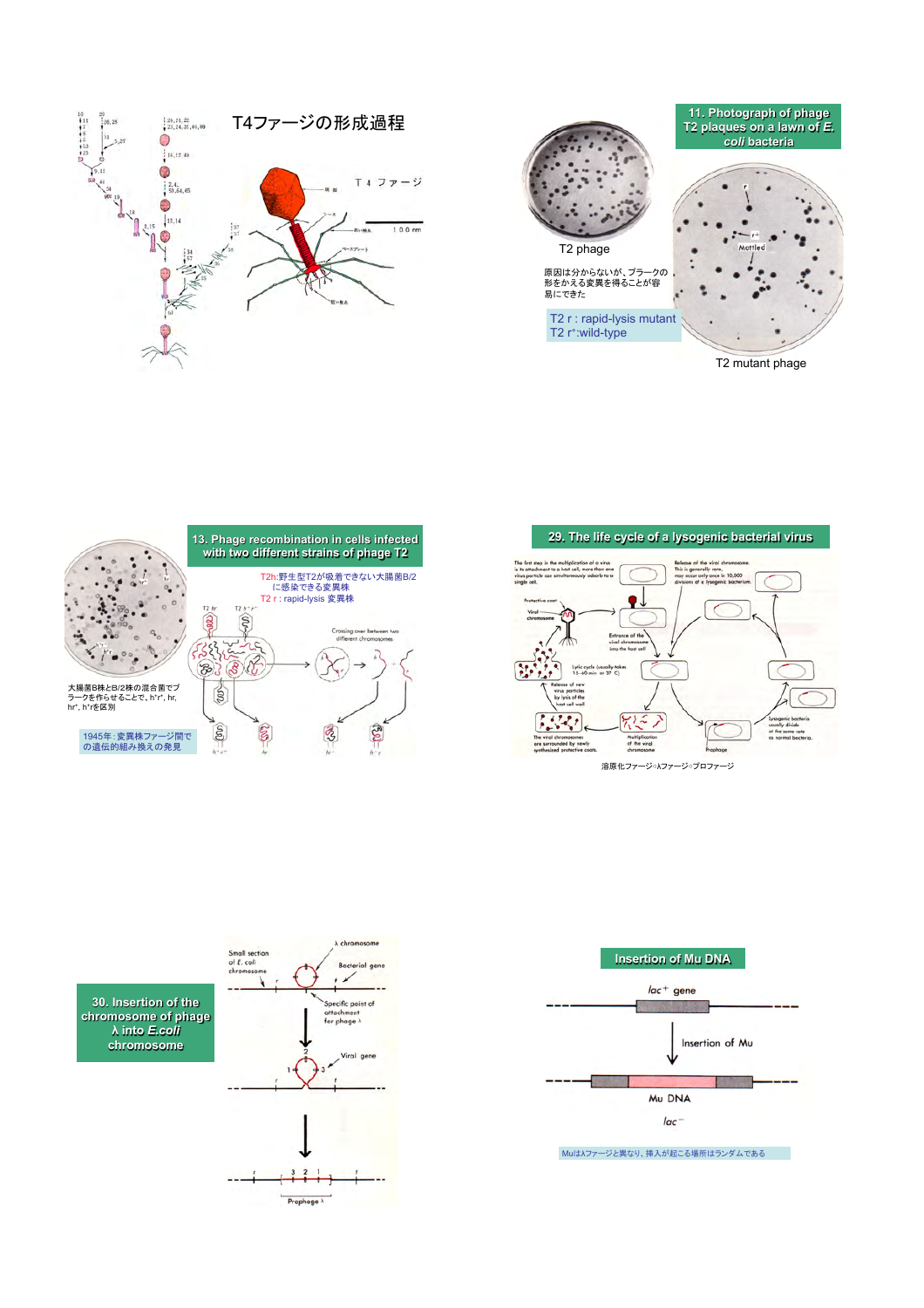









![](_page_1_Figure_5.jpeg)